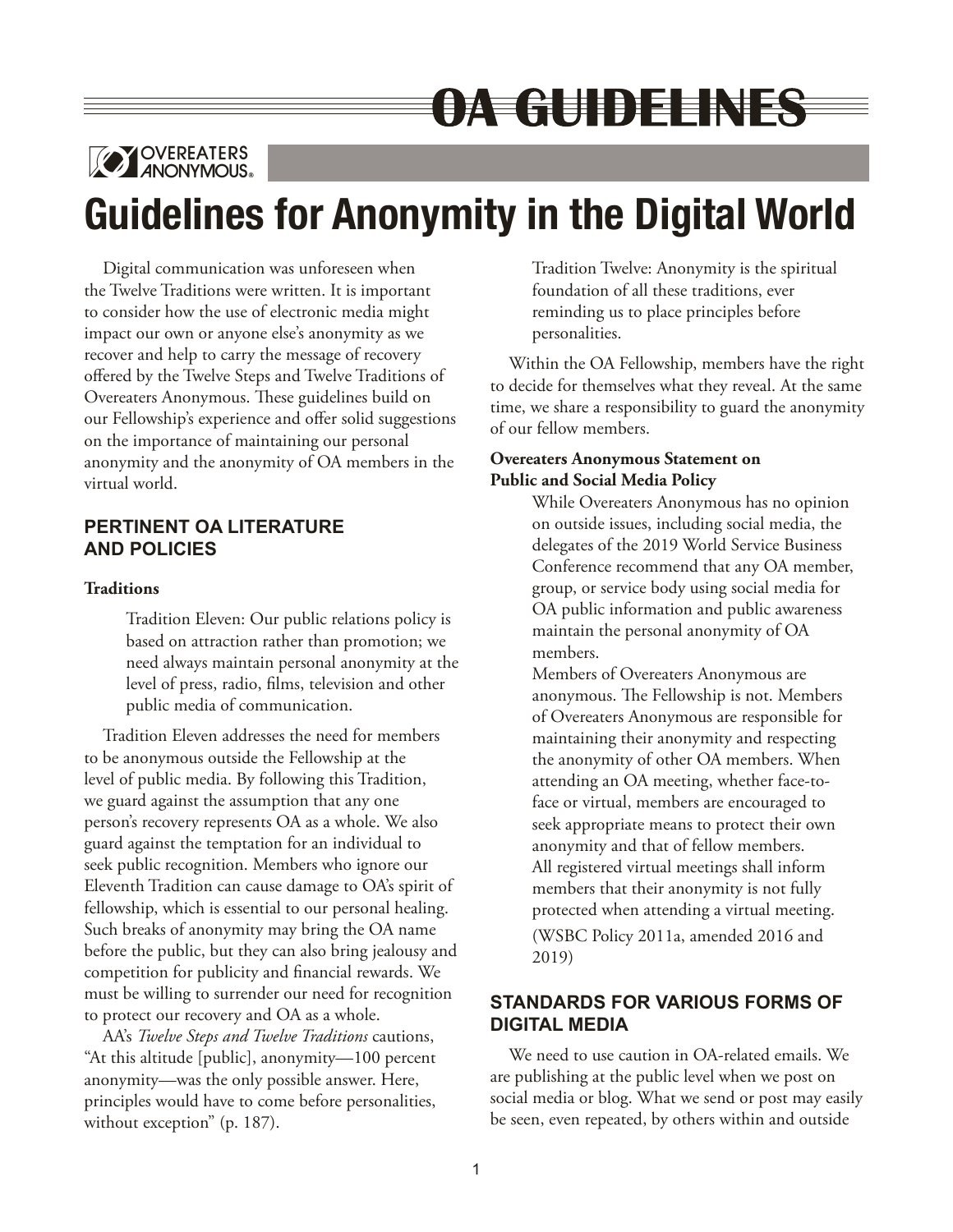

the Fellowship. When we break our anonymity in digital media, we may inadvertently break the anonymity of others. Others may rightly or wrongly assume that our "virtual friends" are OA members.

**Email** – Electronic mail is a method of exchanging digital messages.

- Avoid the use of your full name as a part of your email address.
- Avoid the use of your business email address. It implies affiliation with an outside interest.

#### **Service Email Correspondence WITHIN the Fellowship**

It is advisable to set up a second email address for OA correspondence. If a service body has ongoing service positions that use email, we may create email accounts for the positions, such as chair@servicebody or newsletter@servicebody. Accounts can then be passed on to the next person filling that position simply by changing the forwarding information.

Many service providers allow one email address to be linked to another for convenience, so managing email is simple. Email can be forwarded from the service body account to our personal account. We can then see all of our email without having to log into a second account, unless we need to send a reply.

When sending service body correspondence to multiple members at once, it is important to maintain their anonymity. Use the blind carbon copy (BCC) line or create a distribution group or list with a meaningful title. Don't use program words, such as "Twelve Step," in the title, which might compromise anonymity when the message shows up in the receiver's email in-box. For help in finding the BCC feature or in creating a distribution list, check the email provider's instructions.

## **Service Email Correspondence OUTSIDE the Fellowship**

It is also a good idea to have an email address that reflects our service position if we have responsibilities that require us to contact professionals or members of the media. It is appropriate to use our full name in such correspondence. This is the exception; we use our full name as this is the standard when conducting business, including when contacting the media and

public information contacts. If we are then asked for an interview as a result of this correspondence, it is our responsibility to inform/educate the person doing the interview of our anonymity policy and that no last names or pictures may be used. For more suggestions and resources for contacting the media about OA, visit "Public Information" on the OA website (oa.org/ document-library under "Public Information").

#### **Personal Email Correspondence and Contact Lists**

When we add a member's name to our personal contact list or electronic address book, we do not place personal reminders in the name field, i.e. Kathy (OA). If information is forwarded, the name is displayed and anonymity may be broken.

#### **Blogs**

If we mention our membership in Overeaters Anonymous, then we do not use our full name and/ or photo on the blog page. If we want to use our name and/or photo, we do not mention our association with Overeaters Anonymous, nor make references that would disclose our membership.

**Messaging Applications** – These applications use the internet to send text messages, documents, images, and video and audio messages to other users of the same application.

When using an application in a closed environment, where we are communicating with a single login (meeting), it is okay to use our name and share images. However, if we are using the application in a shared environment, where we have followers who are able to view the postings, then we do not mention our membership, nor that of any of our followers.

#### **Podcasts**

When podcasts of speakers are posted on OA websites, it is important to practice the Eleventh and Twelfth Traditions. To protect the anonymity of the speaker and keep the level of celebrity in check, it is suggested that fictitious names be used, reminding us to place "principles over personalities." When posting recordings, list by topic rather than by speaker. If speaker names are listed, do not use full names; use only first names or first names with last initials. Before posting a taped speaker, review the recording for Tradition breaks, especially anonymity. If an issue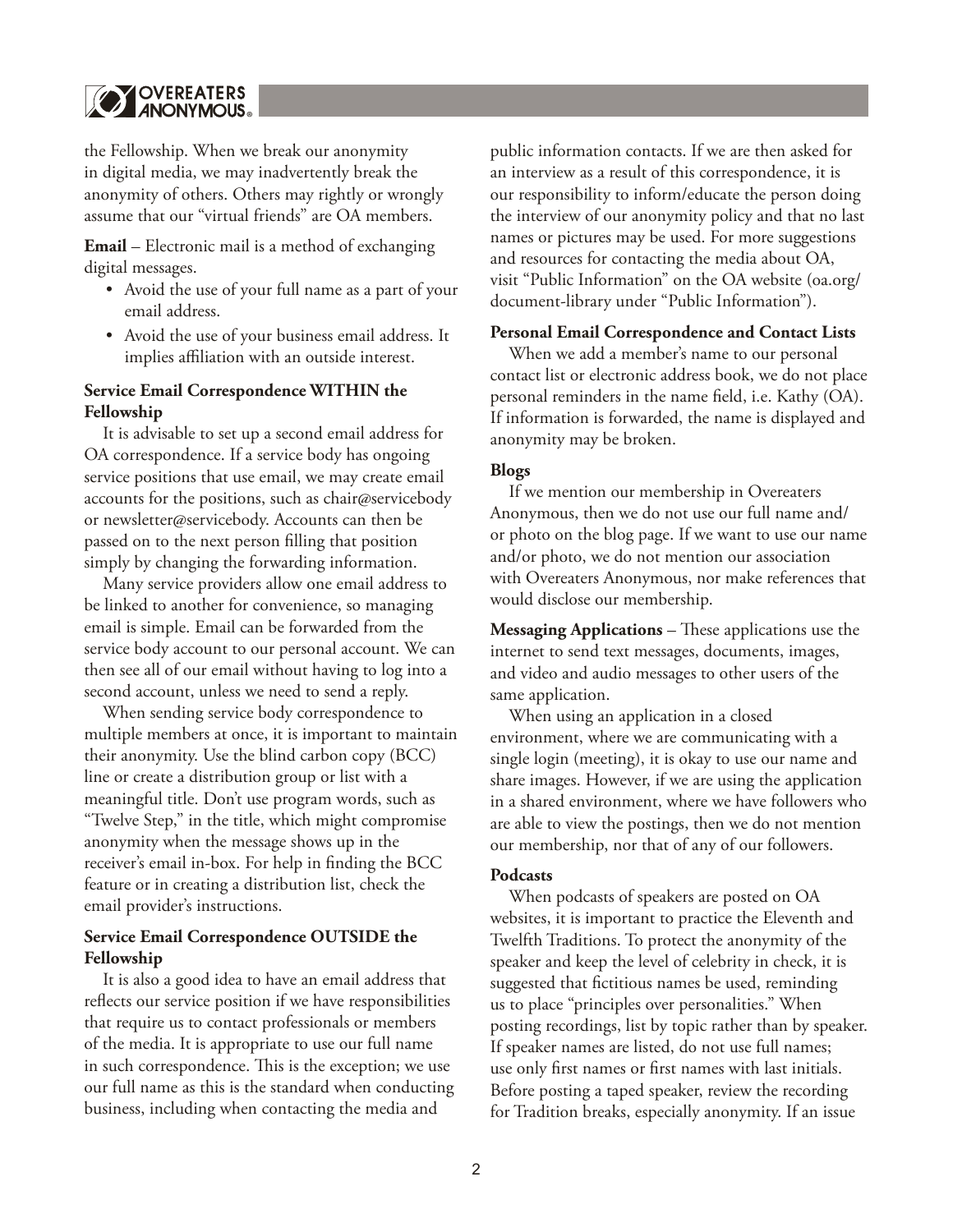

arises, consulting with the speaker may allow for the recording to be edited and the share posted.

**Social Networks** – Social networking sites allow users to share ideas, pictures, posts, activities, events, and interests with people in their network.

### **Overeaters Anonymous Public Outreach on Social Networks**

Although OA members carry the message of OA, the World Service Office is responsible for the production and distribution of all worldwide communications. Service bodies are encouraged to post WSO announcements on their local websites or create links to oa.org and any social media pages that the WSO creates. All forms of social media are an opportunity for public outreach and information.

If a service body chooses to create such an account, it is encouraged to keep the account free of all personal pictures and comments that would reveal the identity of OA members. It is suggested that a disclaimer is put on the page such as "We appreciate that people who like this page are showing support of our Fellowship, but this does not indicate that they are members of Overeaters Anonymous."

#### **Individual Personal Pages on Social Networks**

It is strongly recommended that we not share that we are members of Overeaters Anonymous on our social media accounts. While we may not care who knows we are in OA, we may inadvertently disclose another person's membership in our posts.

Be careful that posted photos do not reveal that we or others in the photo are at an OA event. Be aware of visible backgrounds, badges, or banners.

Avoid posting an OA flyer on a personal site or talking about OA in a video. If we do post OA information, some may assume, rightly or wrongly, that anyone who likes or supports our site or post is an OA member.

#### **Social Network Groups**

OA members may wish to explore the possibility of making a private group on a social network site. Such a group would be password protected and individuals join by invitation only. Privacy policies for social network sites are often changed. It is important

that the members feel the security of the group is adequate. They need to be aware that there is a risk to their anonymity when using social media. It is recommended that the group read the privacy policies of the site regularly to ensure the group remains private.

Some social media sites are just for sharing information between select friends. This type of site is a good one to use as an information page. Other websites may offer networking forums and social groups, but they also have a product to sell. On this type of site, there is a chance of the message of OA being confused with that of the website. While we are free to participate on such sites, it is not a good idea to use the OA name or logo in any way. It could be mistaken that OA is in some way affiliated with and promoting the site and its products.

Using a social network site to let people know about OA is a great way to inform the public that OA exists. It doesn't have to be complicated. Just a page that gives the name and purpose of OA with a link to the Fifteen Questions from the OA website page "Take the OA Quiz" (oa.org/quiz) may attract interest.

#### **USE OF OA NAME AND LOGO**

OA, Overeaters Anonymous, and the OA logo are registered trademarks, and all OA literature is copyrighted. The OA name, logo, and literature should be used for OA group– and service body– related sites only. Permission is required to use the logo or OA literature in any medium, including in print or electronic materials. For complete information, visit the "Copy Requests" page on the OA website (oa.org/ guidelines-meetings/copy-requests).

**A good idea to remember about anonymity in all environments, digital or otherwise, is to never share anything that you would not want to appear on the front page of the newspaper. While you may keep the anonymity of others, you cannot ensure that other people will keep yours.**